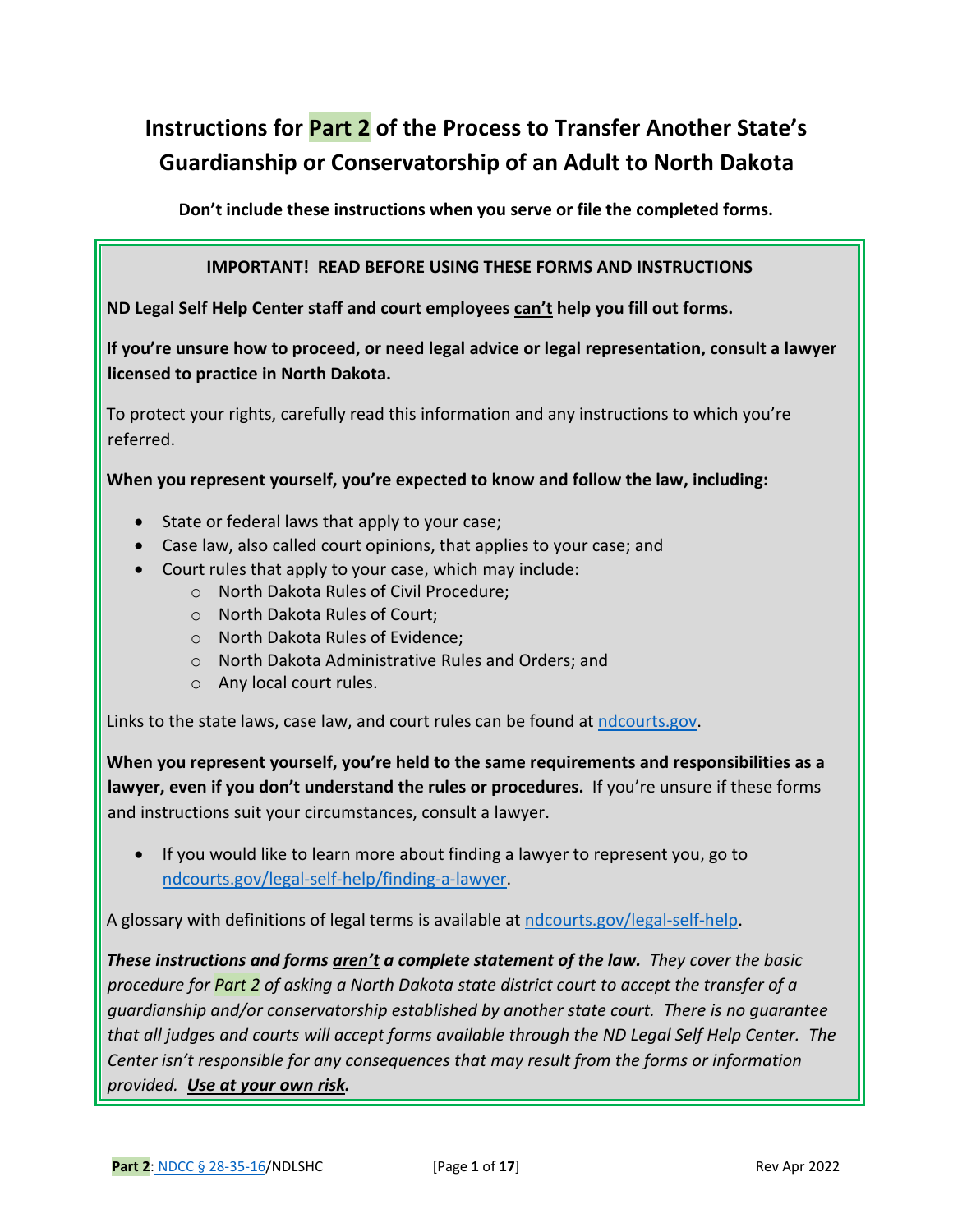### **You may use these forms if:**

**1.** You're the guardian and/or conservator of an **adult** who was appointed by another (non-North Dakota) state court. You were appointed when the ward and/or protected person was 18 years old or older.

**AND**

**2.** You want North Dakota to accept transfer of the entire guardianship and/or conservatorship of another state, so a North Dakota state district court will have all authority over the guardianship and/or conservatorship. This is called transferring jurisdiction, or accepting transfer of jurisdiction.

### **This is a 5 Part process. ALL 5 Parts MUST be completed.**

Transferring jurisdiction of a guardianship and/or conservatorship case from the court of another state to a North Dakota state district court is a 5 Part process.

### **You must complete all 5 Parts to transfer jurisdiction of the entire guardianship and/or conservatorship to a North Dakota state district court.**

**Part 1.** You Work with the Other State Court to Get a Provisional Order Transferring Jurisdiction of the Guardianship and/or Conservatorship to North Dakota.

*You must work directly with the other state to fulfill the other state court's process for obtaining a provisional order transferring jurisdiction of the entire guardianship and/or conservatorship case to a North Dakota state district court.*

*The North Dakota state court system and the North Dakota Legal Self Help Center can't assist you with Part 1 of the process.*

**Part 2.** You Petition the North Dakota State District Court for a Provisional Order to Accept the Transfer of Jurisdiction of the Guardianship and/or Conservatorship from the Other State Court.

*These are the instructions for the set of forms to complete Part 2.*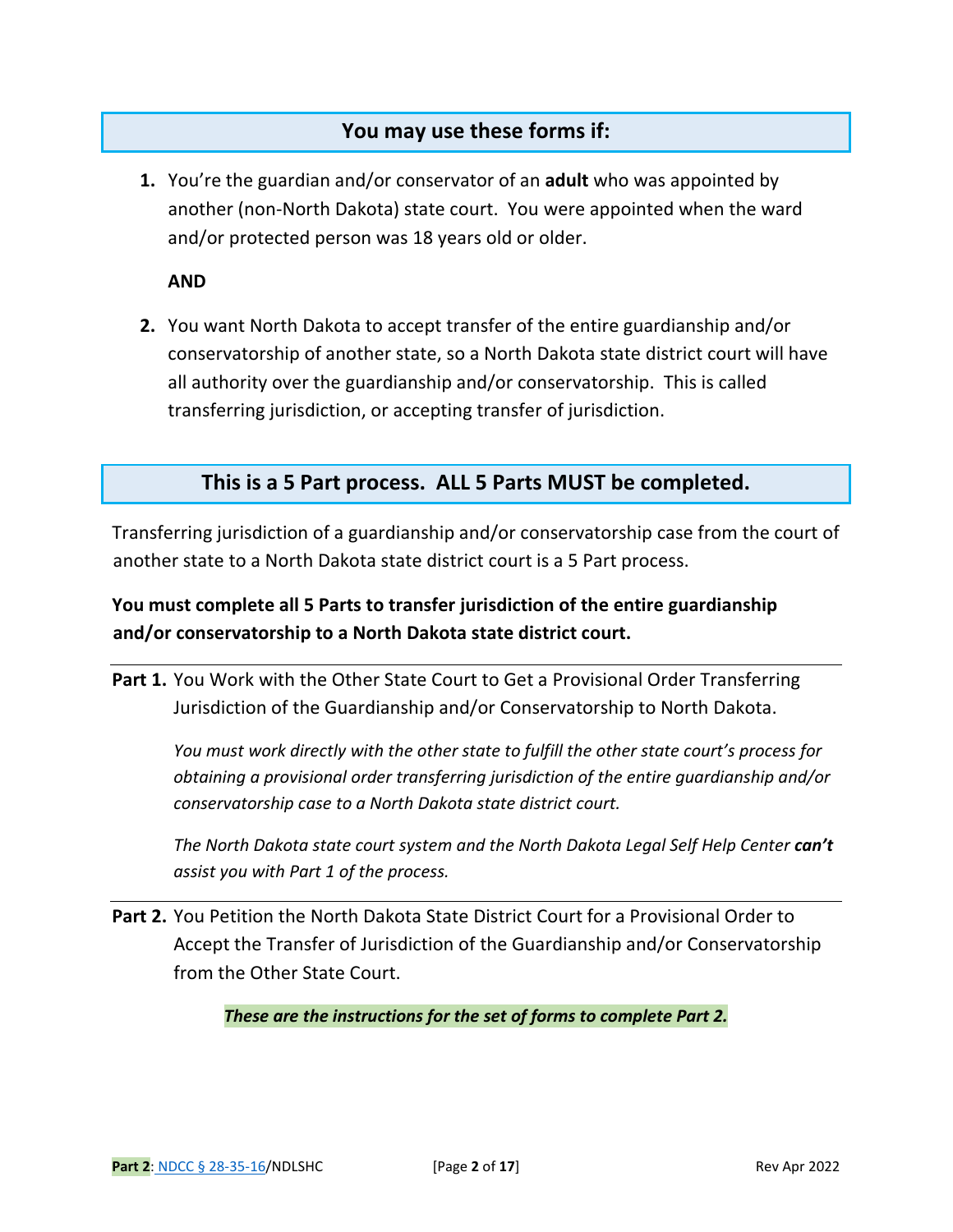**Part 3.** If the North Dakota State District Court Issues a Provisional Order to Accept Transfer of Jurisdiction, You Work with the Other State Court to Get a Final Order Transferring Jurisdiction to North Dakota and Terminating the Other State's Guardianship and/or Conservatorship.

*You must work directly with the other state to fulfill the other state court's process for obtaining a final order transferring jurisdiction of the entire guardianship and/or conservatorship case to a North Dakota state district court.*

*The North Dakota state court system and the North Dakota Legal Self Help Center can't assist you with Part 3 of the process.*

Part 4. After the Other State Issues a Final Order Transferring Jurisdiction to North Dakota, Make a Motion for a Final Order to Accept Transfer of Jurisdiction of the Guardianship and/or Conservatorship Case to North Dakota.

*Instructions and a set of forms for completing Part 4 are available at [ndcourts.gov/legal-self-help/conservatorship/transfer.](https://www.ndcourts.gov/legal-self-help/conservatorship/transfer)*

**Part 5.** If the North Dakota State District Court Issues a Final Order to Accept Transfer of Jurisdiction, Within 90 Days of the Final Order, the Court Must Determine Whether the Guardianship and/or Conservatorship Needs to be Modified to Conform to North Dakota's Laws.

*Instructions and forms for completing Part 5 are available at [ndcourts.gov/legal-self](https://www.ndcourts.gov/legal-self-help/conservatorship/transfer)[help/conservatorship/transfer.](https://www.ndcourts.gov/legal-self-help/conservatorship/transfer)*

### **Definitions**

(*The following definitions are intended to be helpful, BUT they AREN'T legal advice and DON'T address every possible meaning of the terms included in this section.*)

**Conservator:** A person, limited liability company, association, corporation, or other entity with general power to serve as trustee appointed by the court of another state to handle the money and/or property of the protected person.

**Conservatorship:** A court action appointing a conservator to handle an adult person's money and property. The court must find that the adult person can't manage their money and/or property due to mental or physical illness or disability, advanced age, chronic use of drugs or chronic intoxication, confinement, detention by a foreign power, or disappearance.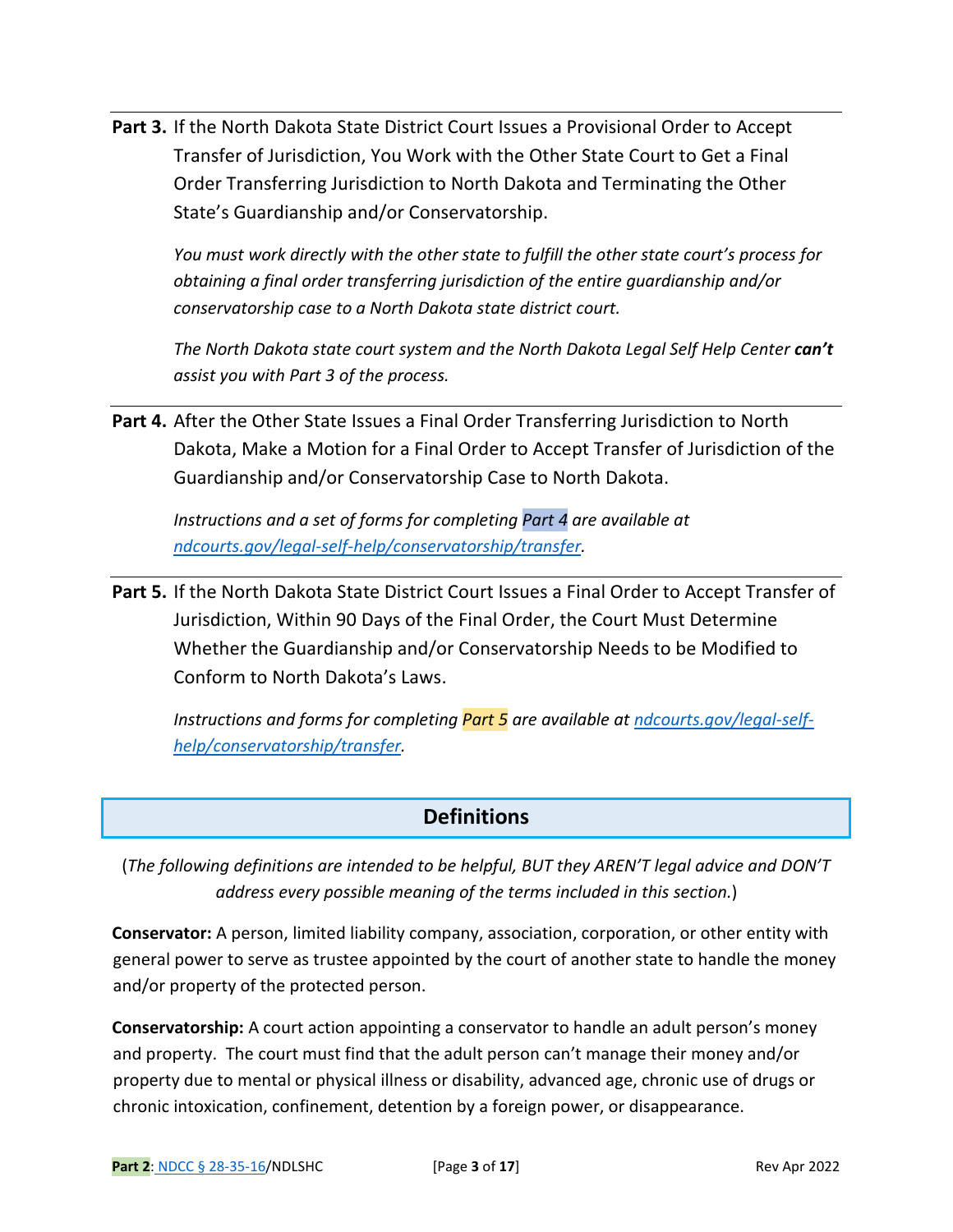**Guardian:** A person or nonprofit corporation appointed by the court of another state to make personal decisions for the ward.

**Guardian ad Litem:** A lawyer appointed by a North Dakota District Court to advocate for the best interests of the ward and/or or protected person.

**Guardianship:** A court action appointing a guardian to make personal decisions for an incapacitated person. Personal decisions include place of residence, education and/or training, legal matters, vocation, medical treatment (including involuntary treatment with prescribed medications), and access to and control and disposition of safety deposit box and contents.

**Letters of Conservatorship:** A document signed by the court of another state that identifies the authority and limitations of the conservator to handle the money and/or property on behalf of the protected person; identifies any other powers or authority given to the conservator by the court; and identifies any limitations the court puts on the protected person in matters where powers aren't granted to the conservator.

**Letters of Guardianship:** A document signed by the court of another state that identifies the authority and limitations of the guardian to make decisions on behalf of the ward; identifies any other powers or authority given to the guardian by the court; and identifies any limitations the court puts on the ward in matters where powers aren't granted to the guardian.

**Limited Conservator:** A person, limited liability company, association, corporation, or other entity with general power to serve as trustee appointed by the court of another state, to supervise certain specified aspects of the care of a protected person.

**Limited Guardian:** A person or nonprofit corporation, appointed by the court of another state, to supervise certain specified aspects of the care of a ward with limited capacity.

**Protected Person:** An adult person for whom the court of another state appointed a conservator.

**Venue:** The place where the petition to accept transfer of jurisdiction of another state's guardianship and/or conservatorship will be filed. Generally, in adult guardianship proceedings, the venue is the North Dakota county where the ward and/or protected person resides or is present and expected to remain for the duration of the proceedings.

**Ward:** An adult person for whom the court of another state Court appointed a guardian.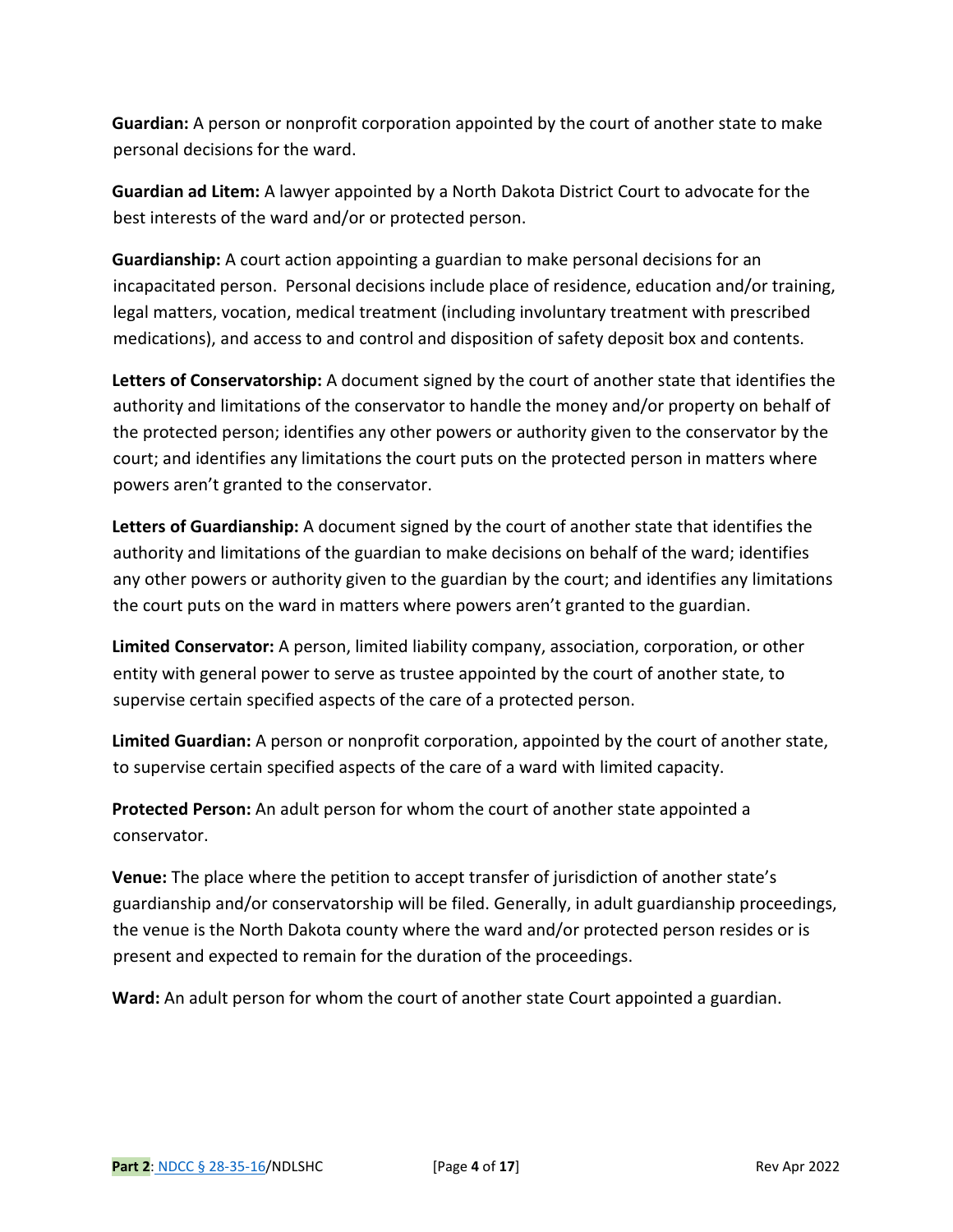### **Requesting a Guardian Ad Litem for the Ward and/or Protected Person**

The court may appoint a guardian ad litem for the ward and/or protected person upon the request of the guardian, conservator, ward, protected person, or any interested person.

A guardian ad litem is a lawyer appointed by a North Dakota District State Court to advocate for the best interests of the ward and/or protected person.

Guardian Ad Litem request forms are available for use during this process. You can find the request forms at [ndcourts.gov/legal-self-help/conservatorship/transfer.](https://www.ndcourts.gov/legal-self-help/conservatorship/transfer)

### **ND Laws and Rules**

**North Dakota Century Code Chapter 28-35:** Uniform Adult Guardianship and Protective Proceedings Jurisdiction Act contain requirements for transferring guardianships of adults. Chapter 28-35 is available a[t ndlegis.gov/cencode/t28c35.html.](https://ndlegis.gov/cencode/t28c35.html)

• For requirements for petitioning to transfer guardianship jurisdiction from the court of another state to a North Dakota state district court, se[e Section 28-35-16: Accepting](https://ndlegis.gov/cencode/t28c35.pdf#nameddest=28-35-16) [Guardianship or Conservatorship Transferred From](https://ndlegis.gov/cencode/t28c35.pdf#nameddest=28-35-16) Another State.

North Dakota Century Code Chapter 28-35 may reference the **North Dakota Rules of Civil Procedure, the North Dakota Rules of Court, or the North Dakota Rules of Evidence.** The rules are available at [ndcourts.gov/legal-resources/rules.](https://www.ndcourts.gov/legal-resources/rules)

### **Part 2 Forms in the Packet**

**You may use these forms to complete Part 2 of the process.** If you're unsure how to proceed or unsure if these forms are suitable for your situation, consult an attorney.

- **Form 1.** Rule 3.2 Notice of Petition;
- **Form 2.** Petition to Accept Transfer of Guardianship/Conservatorship from Another State;
- **Form 3.** Confidential Information Form;
- **Form 4.** Provisional Order Granting/Denying Petition to Accept Transfer of Guardianship/ Conservatorship from Another State; and
- **Form 5.** Affidavit of Service by Mail.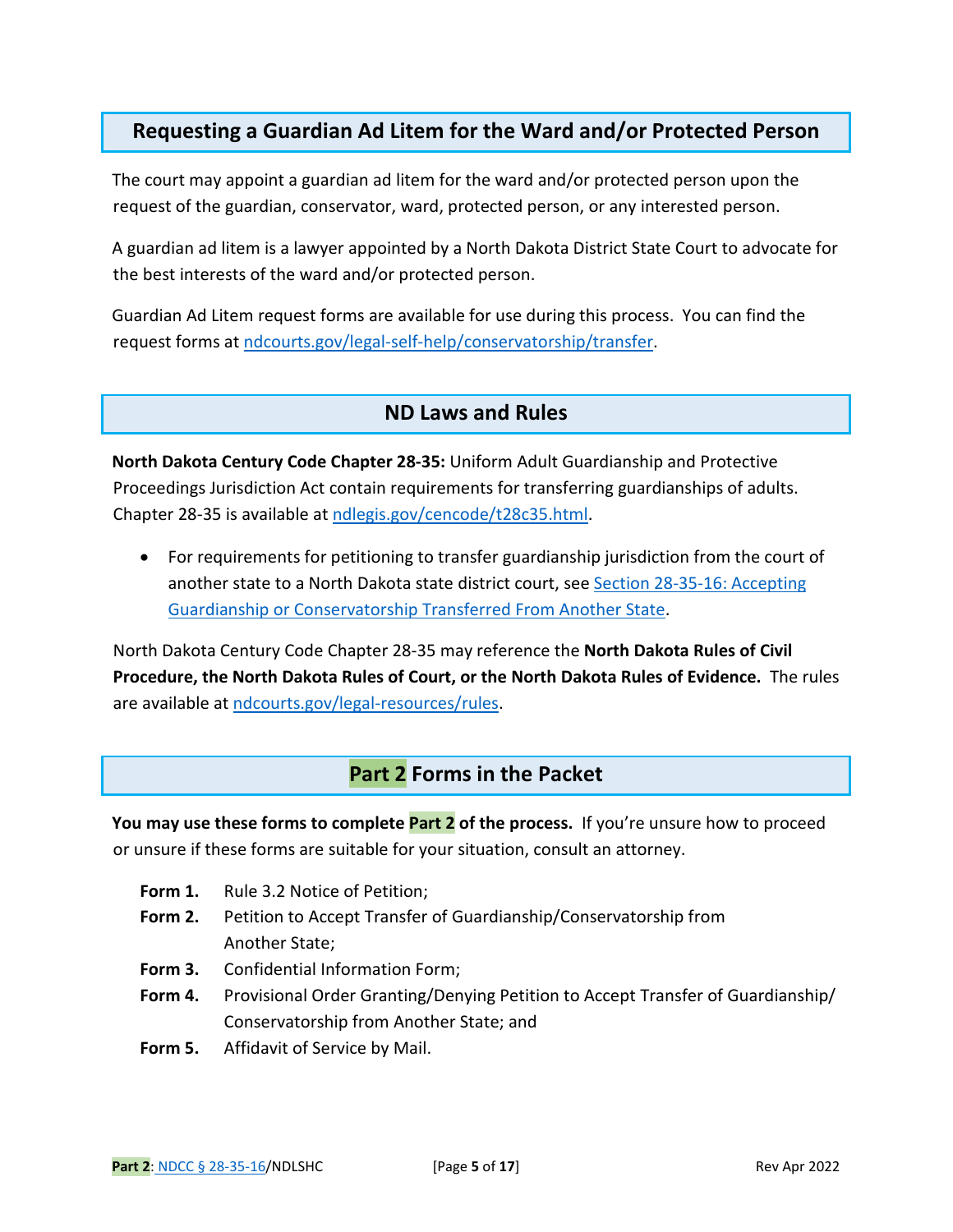# **Steps for Completing Part 2 of the 5 Part Process**

**These forms allow one guardian or one conservator to petition the North Dakota state district court on their own.**

**These forms also allow a co-guardian or co-conservator to join the petition with the guardian or conservator, as long as they were appointed in the same case by the same court of another state.** 

**Step One: Complete Part 1 of the 5 Part Process; Review the Forms and Instructions; Research the Law; Gather Information; Start the Rule 59 Requirements.** 

**You must complete Part 1 BEFORE you can start Part 2 of the Process.**

If you haven't already completed Part 1 of the transfer process, you must do so before starting Part 2.

You must work directly with the court of the other state to complete Part 1. ND Court System staff and ND Legal Self Help Center staff **can't** provide any assistance with Part 2.

If you need assistance with Part 1, check to see if the other state court system has a legal selfhelp program that can provide information about that state court's processes. Check for legal service providers in the other state who may have information available. Check with the other state's Bar Association for attorney referral programs that can help you find an attorney to hire to represent you.

### **Review ALL Forms and Instructions for the 5 Part Process:**

Read the instructions for ALL 5 Parts carefully. Review ALL of the individual forms. Determine if the forms apply to your situation.

If you don't know if you should use this packet of forms, consult a lawyer who is licensed to practice in North Dakota.

ND Legal Self Help Center staff and court employees can't help you make any decisions about these forms.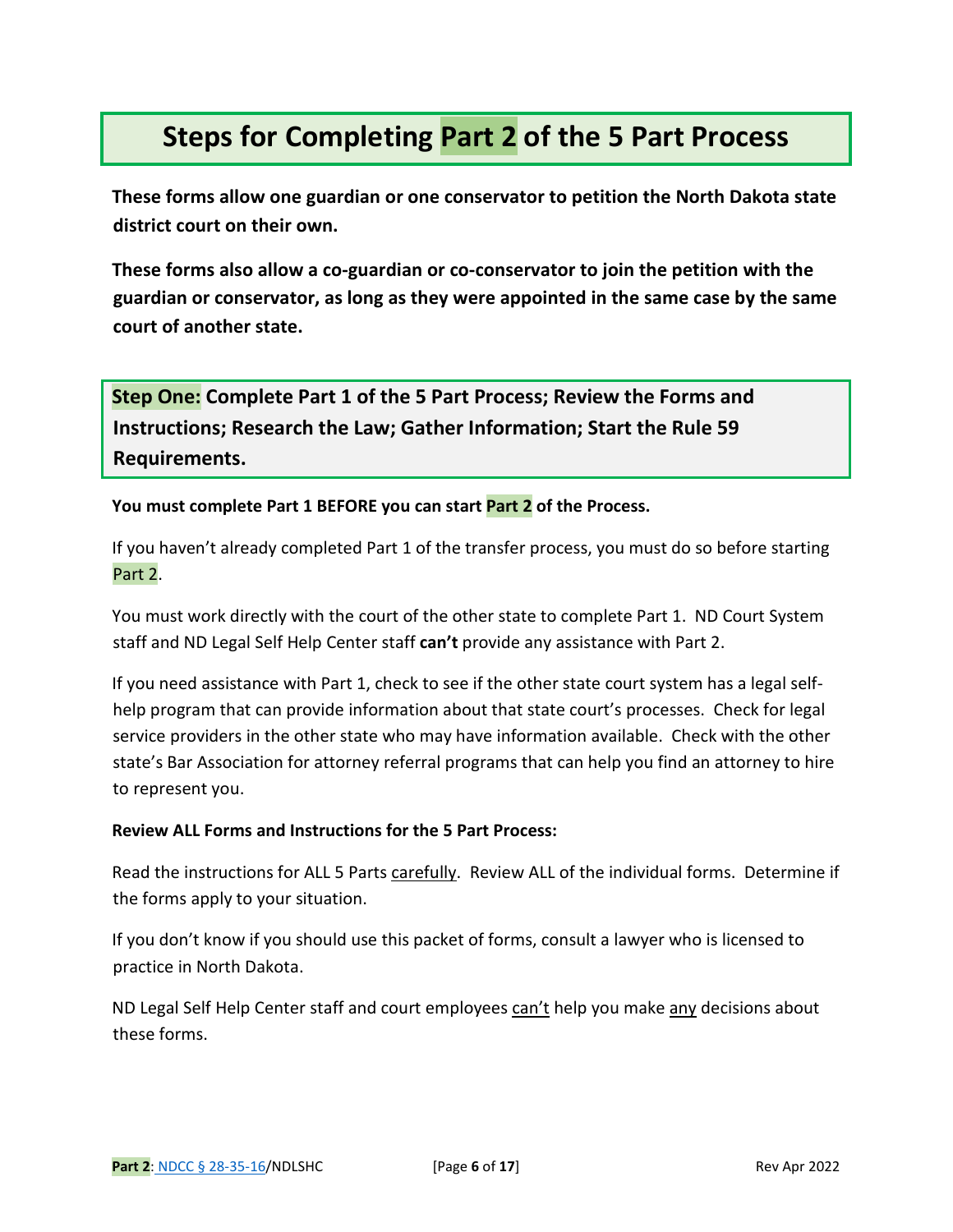### **Research North Dakota Century Code Section 28-35-16:**

The requirements for petitioning to transfer guardianship jurisdiction from the court of another state to a North Dakota state district court are in [North Dakota Century Code Section 28-35-16:](https://ndlegis.gov/cencode/t28c35.pdf#nameddest=28-35-16) Accepting Guardianship or Conservatorship Transferred from Another State.

Review Section 28-35-16 carefully. You're responsible for knowing and following the requirements.

### **Gather Information:**

- The address in North Dakota where the ward and/or protected person currently resides, or will reside.
- Certified copy of the order from the court of the other state that appointed you guardian and/or conservator, AND certified copy of the letters of guardianship and/or letters of conservatorship.
- Certified copy of the provisional order from the court of the other state that provisionally grants the transfer of jurisdiction to North Dakota. (See Part 1 of this process.)
- Copies of any other supporting documentation you plan to include with your petition.
- Names and addresses of all persons who must receive notice of your petition:
	- o For Guardianships:
		- $\blacksquare$  The ward;
		- The ward's living spouse, if any;
		- The ward's living adult children, if any;
		- Any person, corporation, or institution who is serving as the ward's guardian (*if not a co-petitioner in this process*), attorney in fact, representative payee for public benefits, and conservator (*if not a copetitioner in this process*);
		- The ward's attorney, if any; and
		- All interested person's named in the guardianship order.
	- o For Conservatorships:
		- The protected person;
		- $\blacksquare$  The protected person's living spouse, if any;
		- If no living spouse, the protected person's living parents, if any;
		- Any other guardian or conservator (*if not a co-petitioner in this process*);
		- Any government agency paying benefits to the protected person;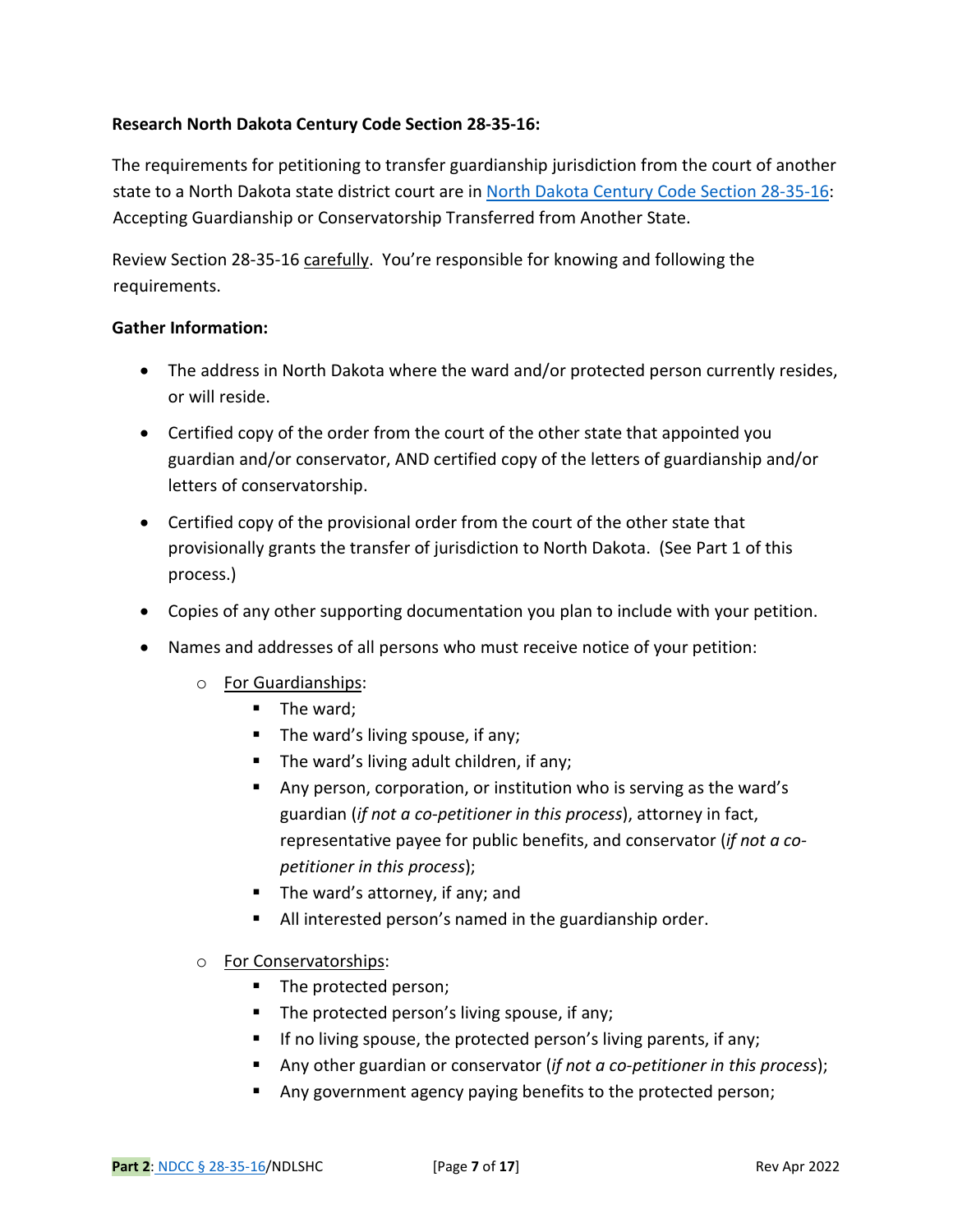- The protected person's attorney, if any; and
- All interested person's named in the conservatorship order.
- o For Guardianships and Conservatorships (*Combined in one case*):
	- People listed above for both Guardianships and Conservatorships.

#### **If You're a Guardian, Start Meeting the Rule 59 Requirements:**

If the court of the other state appointed you the guardian of the ward, you must meet the requirements of [Rule 59 of the North Dakota Administrative Rules](https://www.ndcourts.gov/legal-resources/rules/ndsupctadminr/59) BEFORE the North Dakota State District Court can accept the transfer of jurisdiction from another state.

Start working on the requirements now. You don't need to meet all of the requirements BEFORE you complete Part 2, but you do need get started.

You'll need to complete ALL of the Rule 59 requirements BEFORE you complete Part 4.

Go t[o ndcourts.gov/legal-self-help/adult-guardianship/guardian-of-adult-qualifications-and](https://www.ndcourts.gov/legal-self-help/adult-guardianship/guardian-of-adult-qualifications-and-affidavits)[affidavits](https://www.ndcourts.gov/legal-self-help/adult-guardianship/guardian-of-adult-qualifications-and-affidavits) for Rule 59 resources.

Go t[o guardianship.ndcourts.gov](https://guardianship.ndcourts.gov/) to register for and complete the required guardianship training course.

**Step Two: Complete the Rule 3.2 Notice of Petition, Petition, Confidential Information Form, and (***Proposed***) Provisional Order Forms.** 

Complete the following forms. You MUST complete ALL of the forms in Step Two. You may type or handwrite. If you handwrite, print neatly using blue or black ink.

### **Caption (***Top***) of Each Form:**

- Fill in the names of the North Dakota County and Judicial District where you'll file the forms.
	- o This is the venue. See the definition of "Venue" on Page 4 to determine the appropriate North Dakota County.
	- o The North Dakota County is within the Judicial District. A map of North Dakota Counties and their Judicial Districts is available at [ndcourts.gov/court-locations.](https://www.ndcourts.gov/court-locations)
- Fill in the name of ward/protected person from the guardianship and/or conservatorship case of the court of the other state.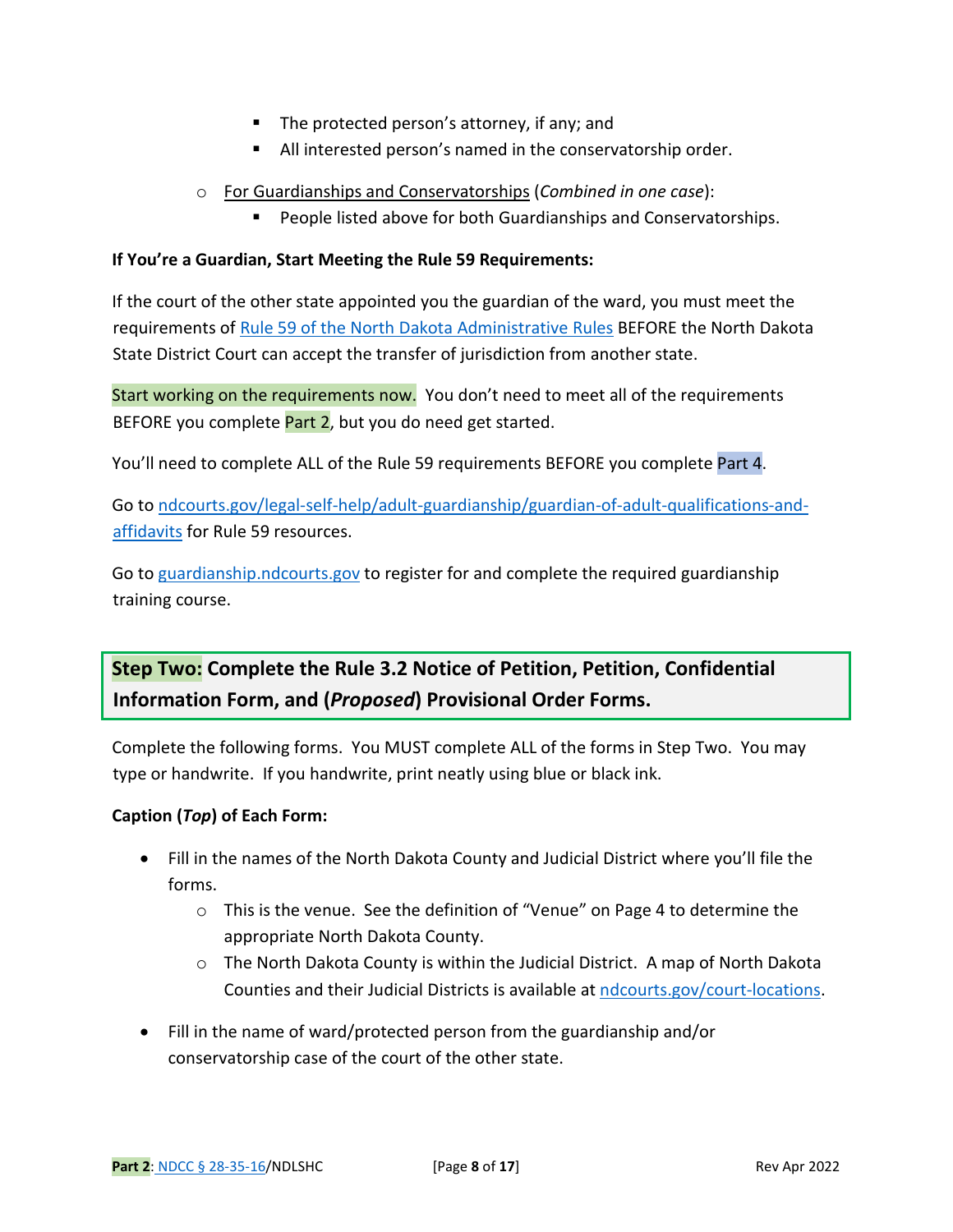- Leave the Case No blank. If your forms are accepted for filing by the Clerk of District Court, the Clerk will assign a case number.
- Checkmark  $(\checkmark)$  the appropriate box in the title of the form:
	- $\circ$  If the case is for a guardianship ONLY, checkmark Guardianship ONLY.
	- $\circ$  If the case is for a conservatorship ONLY, checkmark Conservatorship ONLY.
	- o If the case is BOTH a guardianship AND a conservatorship, checkmark BOTH Guardianship and Conservatorship

### **Checkboxes for Guardianship and/or Conservatorship; Guardian and/or Conservator:**

There are checkboxes throughout the forms for selecting guardianship and/or conservatorship, and guardian and/or conservator.

### You must be consistent throughout all of the forms.

- If you checkmarked Guardianship ONLY in the caption, checkmark ONLY guardianship and guardian throughout all of the forms.
- If you checkmarked Conservatorhip ONLY in the caption, checkmark ONLY conservatorship and conservator throughout all of the forms.
- If you checkmarked BOTH Guardianship and Conservatorship in the caption, checkmark BOTH guardianship and conservatorship, and guardian and conservator throughout all of the forms.

### **Including Protected Information on the Forms:**

The case records in guardianships and conservatorships of adults are generally available to the public, and anyone can request to look in almost any court file. However, certain information is protected and required to remain confidential, even if the protected information is part of a public court case record.

### Protected Information is:

- Social Security Number or Taxpayer Identification Number.
- Birthdates.
- Minor child's name.
- Financial account number.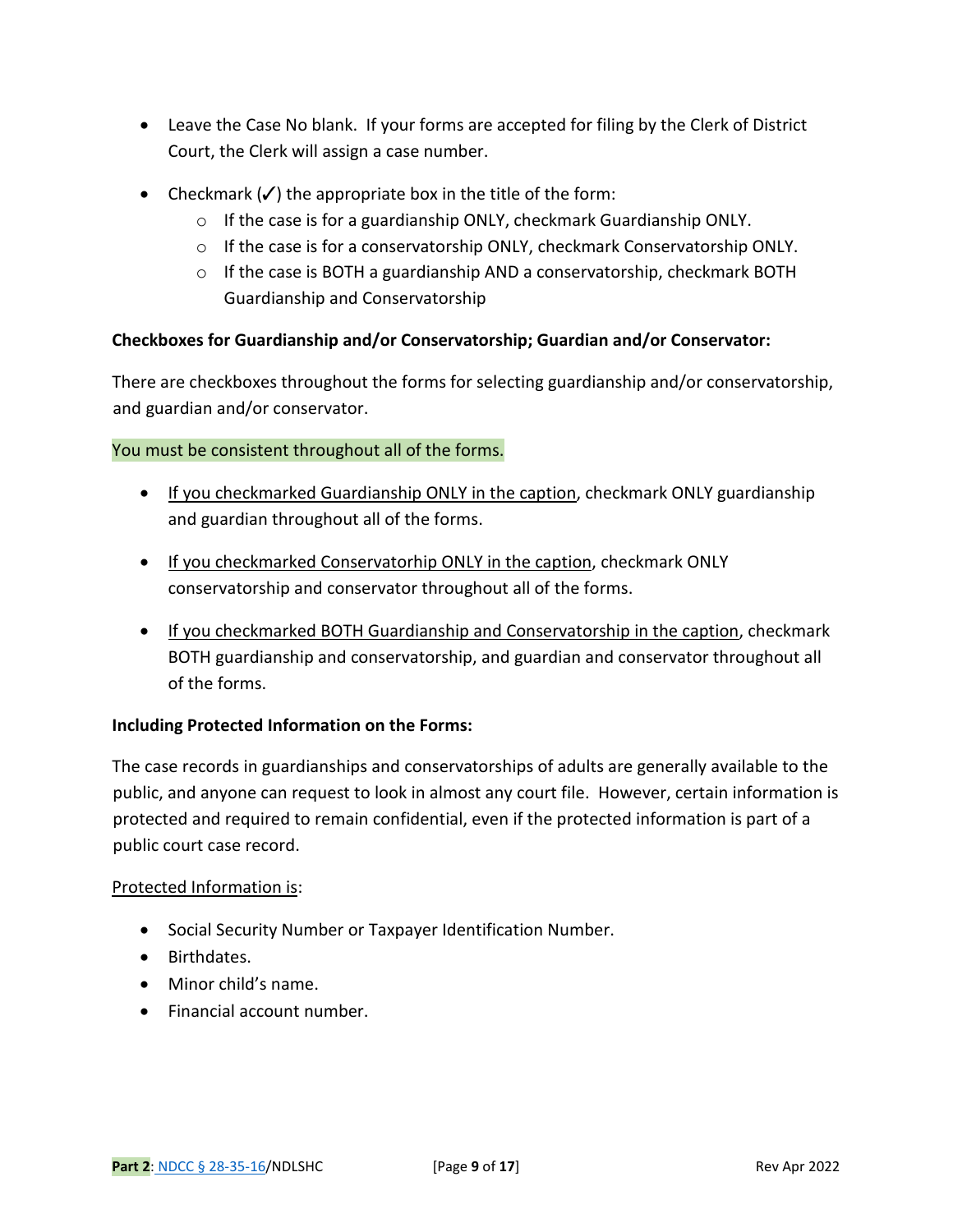### You may need to refer to Protected Information when you fill out the forms. When you fill out the forms, write or type ONLY:

- The last four (4) digits of the social security number and taxpayer identification number.
- The year of birth.
- The minor child's initials.
- The last four (4) digits of the financial-account number.

The district court still needs to have access to the full Protected Information. Complete Form 3: Confidential Information Form with the full Protected Information you reference in the forms.

### **Form 1: Rule 3.2 Notice of Petition:**

Caption (*top of form*):

• Complete the Caption as instructed on Page 8 of these instructions.

Paragraph 1:

• Checkmark the appropriate box or boxes. See Page 8 of these instructions for more information.

Paragraph 2:

• The North Dakota State District Court may decide this petition based only on the documents filed. This form doesn't allow you to request a hearing.

Date and Signature:

- Sign and date this form.
- Completely fill out the lines under the signature line.

### **Form 2: Petition to Accept Transfer of Guardianship/Conservatorship from Another State:**

Caption (*top of form*):

- Complete the Caption as instructed on Page 8 of these instructions.
- Completely fill out the information following the Title of the form.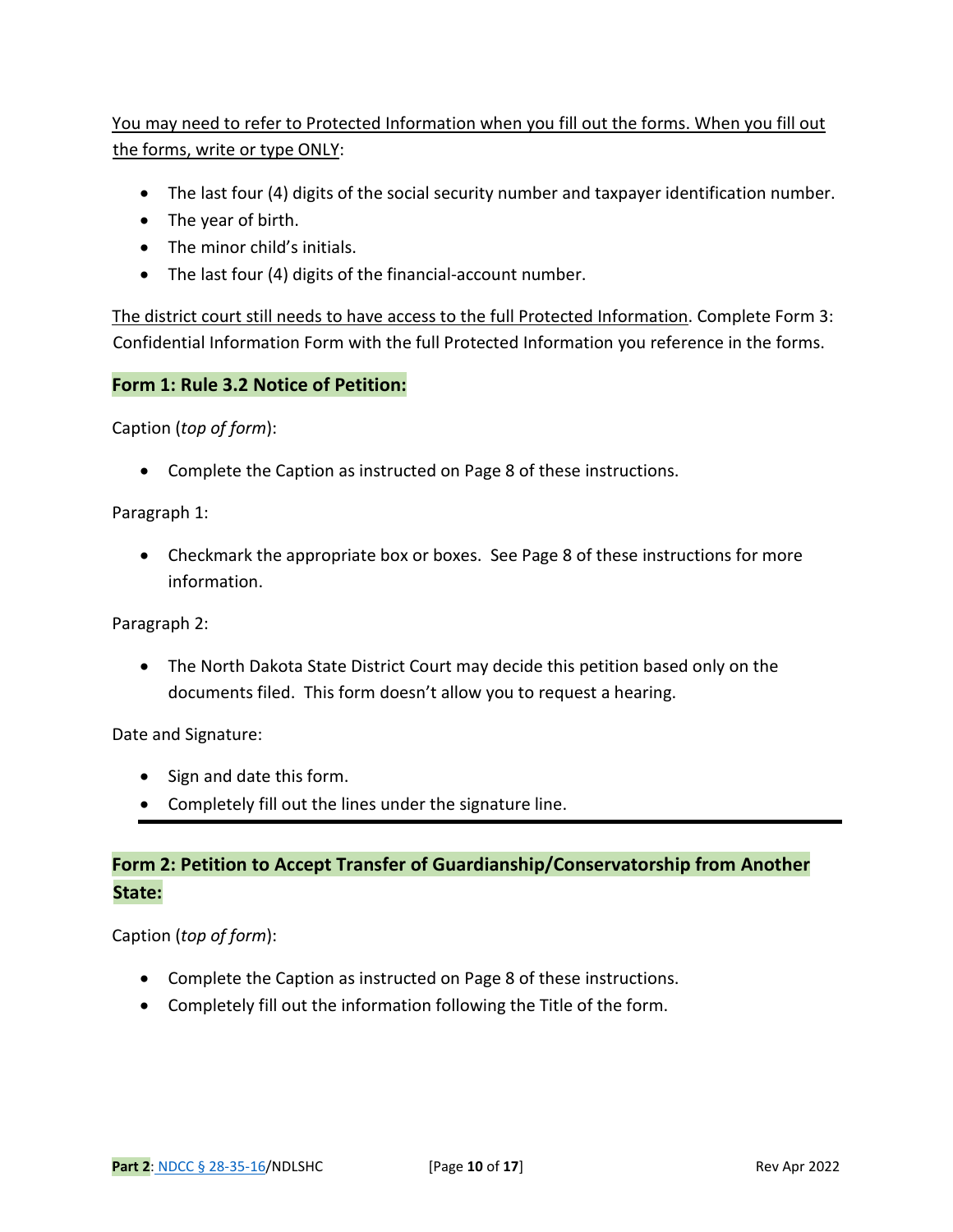Paragraphs 1 through 11:

- Checkmark the appropriate box or boxes. See Page 8 of these instructions for more information.
- Completely fill out all of the form.

Date and Signature:

- Sign and date this form.
- Completely fill out the lines under the signature line.
- If a co-guardian or co-conservator appointed in the same case is joining the petition with you, they date, sign, and complete the co-guardian/co-signature lines.

### **Form 3: Confidential Information Form:**

Caption (*top of form*):

• Complete the Caption as instructed on Page 8 of these instructions.

Complete the form:

- Include the full protected information. See Page 9 of these instructions for more information.
- This form is not a public court record and the parties in the case and the court will have access.

Date and Signature:

• Sign and date this form.

### **Form 4: (***Proposed***) Provisional Order Granting/Denying Petition to Accept Transfer of Guardianship/Conservatorship from Another State:**

Caption (*top of form*):

• Complete the Caption as instructed on Page 8 of these instructions.

DON'T complete the form:

• If the Court grants your petition AND uses your proposed provisional order, the judge will complete the form.

DON'T sign and date this form.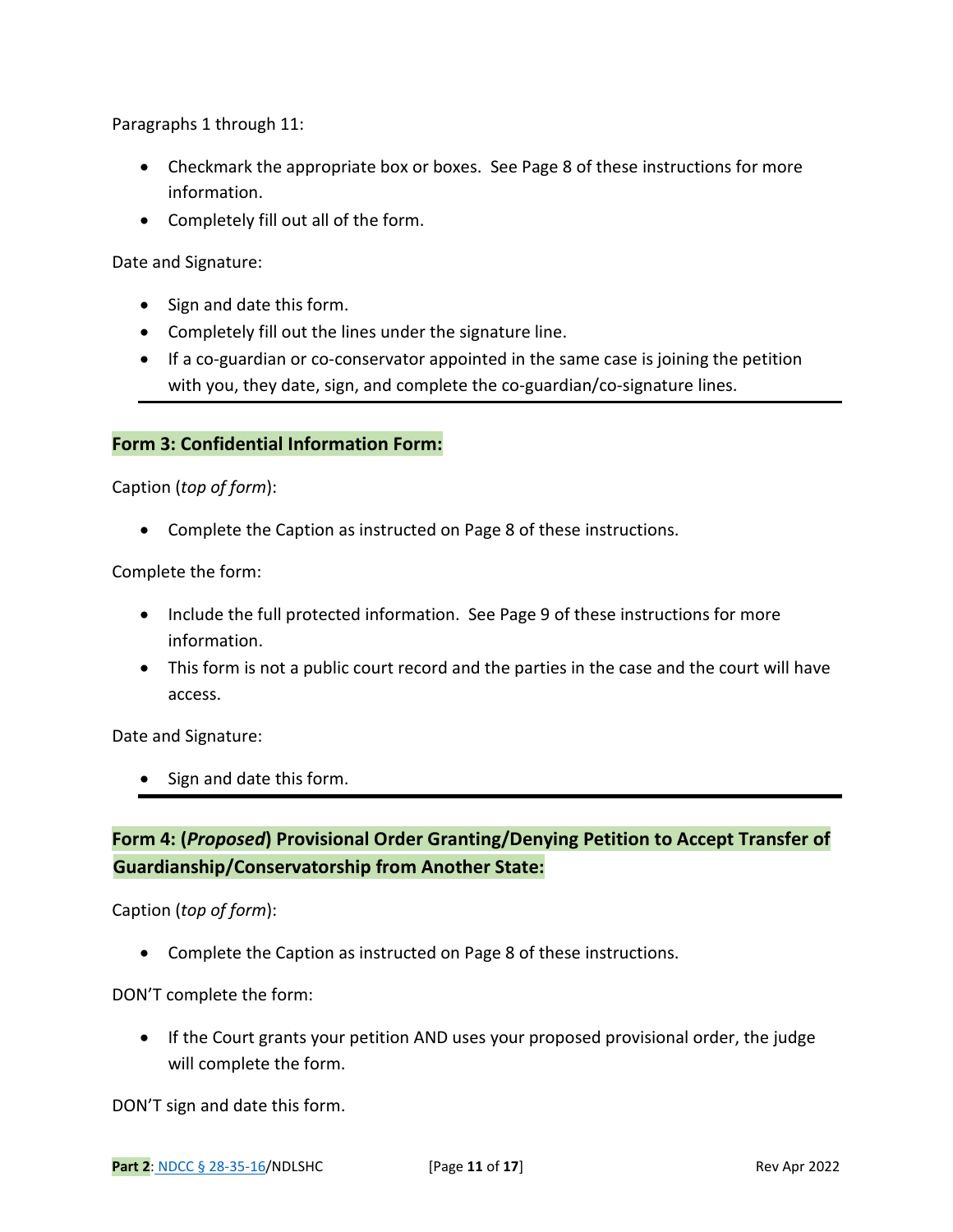• If the Court grants your petition AND uses your proposed provisional order, the judge will sign and date the form.

# **Optional Step Two(a): Complete the Guardian Ad Litem (GAL) Request and (***Proposed***) Order For Appointment of Guardian Ad Litem Forms.**

A Guardian Ad Litem (GAL) is a lawyer appointed by the North Dakota state district court to advocate for the best interests of the ward or the protected person. The GAL is paid by the ward's or protected person's estate.

Appointing a GAL is optional when the North Dakota State District Court is deciding whether to accept transfer of jurisdiction of a guardianship and/or conservatorship from another state.

If you decide to ask the Court to appoint a GAL for the ward or protected person, you'll first need to find a GAL.

No list of GAL's specifically for guardianships or conservatorships of adults exists through the North Dakota Court System. However, a GAL roster for use in child custody proceedings may be useful as a starting point.

• [ndcourts.gov/district-court/parenting-investigator-legal-guardian-ad-litem-roster](https://www.ndcourts.gov/district-court/parenting-investigator-legal-guardian-ad-litem-roster)

### **Request for Appointment of Guardian Ad Litem by Other Interested Person:**

Caption (*top of form*):

• Complete the Caption as instructed on Page 8 of these instructions.

Paragraphs 1 through 5:

- Checkmark the appropriate box or boxes. See Page 8 of these instructions for more information.
- Completely fill out all of the form.

Date and Signature:

- Sign and date this form.
- Completely fill out the lines under the signature line.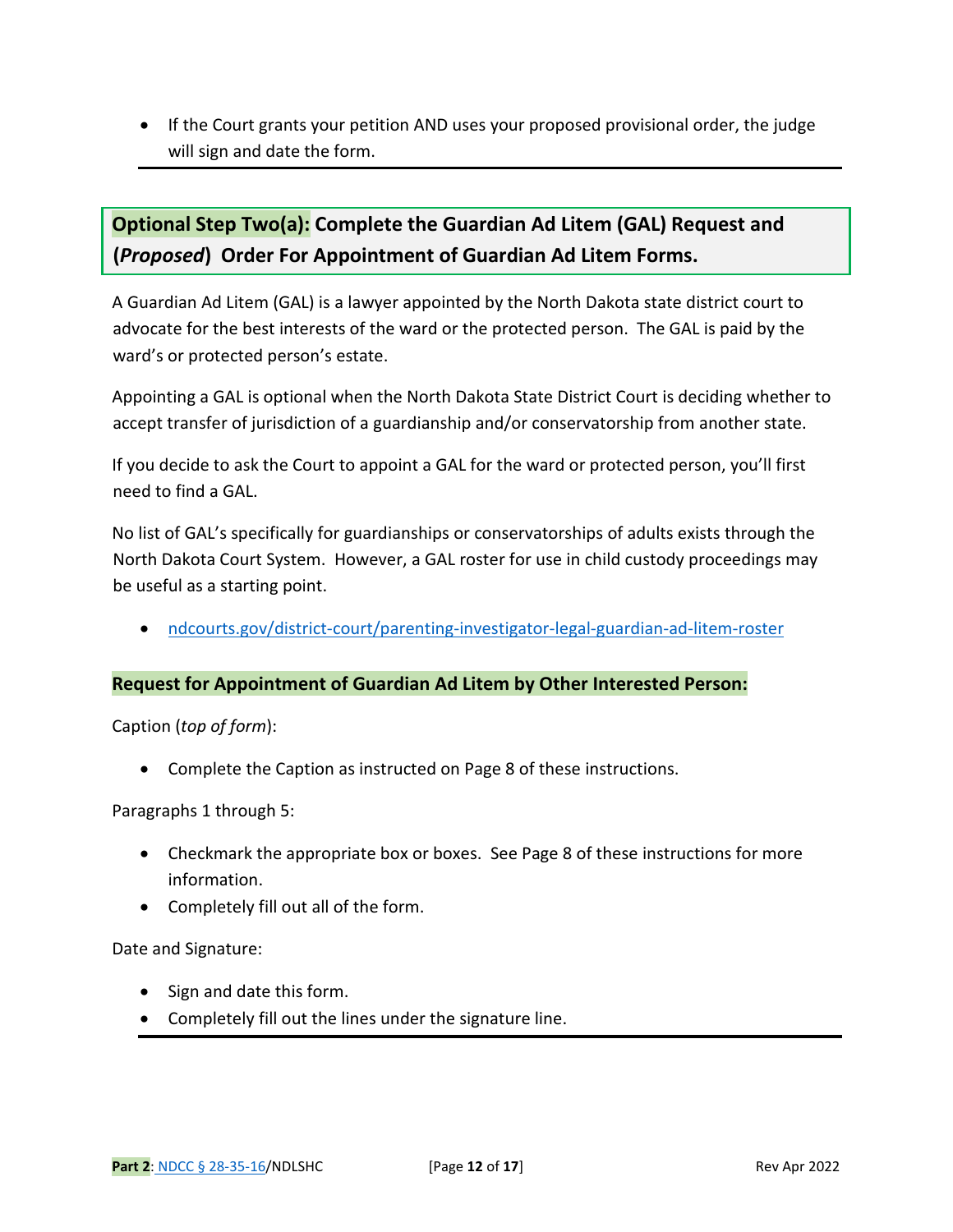### **(***Proposed***) Order for Appointment of Guardian Ad Litem:**

Caption (*top of form*):

- Complete the Caption as instructed on Page 8 of these instructions.
- Fill out the information following the Title of the form as completely as you can.

DON'T sign and date this form.

• If the Court appoints a GAL AND uses your proposed order, the judge will sign and date the form.

## **Step Three: Make Copies of Completed Forms; Serve Copies on ALL Persons Who Must Receive Notice of the Petition.**

### **Count the number of persons required to receive notice:**

- For Guardianships:
	- o The ward;
	- o The ward's living spouse, if any;
	- o The ward's living adult children, if any;
	- o Any person, corporation, or institution who is serving as the ward's guardian (*if not a co-petitioner in this process*), attorney in fact, representative payee for public benefits, and conservator (*if not a co-petitioner in this process*);
	- o The ward's attorney, if any; and
	- o All interested person's named in the guardianship order.
- For Conservatorships:
	- o The protected person;
	- o The protected person's living spouse, if any;
	- $\circ$  If no living spouse, the protected person's living parents, if any;
	- o Any other guardian or conservator (*if not a co-petitioner in this process*);
	- o Any government agency paying benefits to the protected person;
	- o The protected person's attorney, if any; and
	- o All interested person's named in the conservatorship order.
- For Guardianships and Conservatorships (*Combined in one case*):
	- o People listed above for both Guardianships and Conservatorships.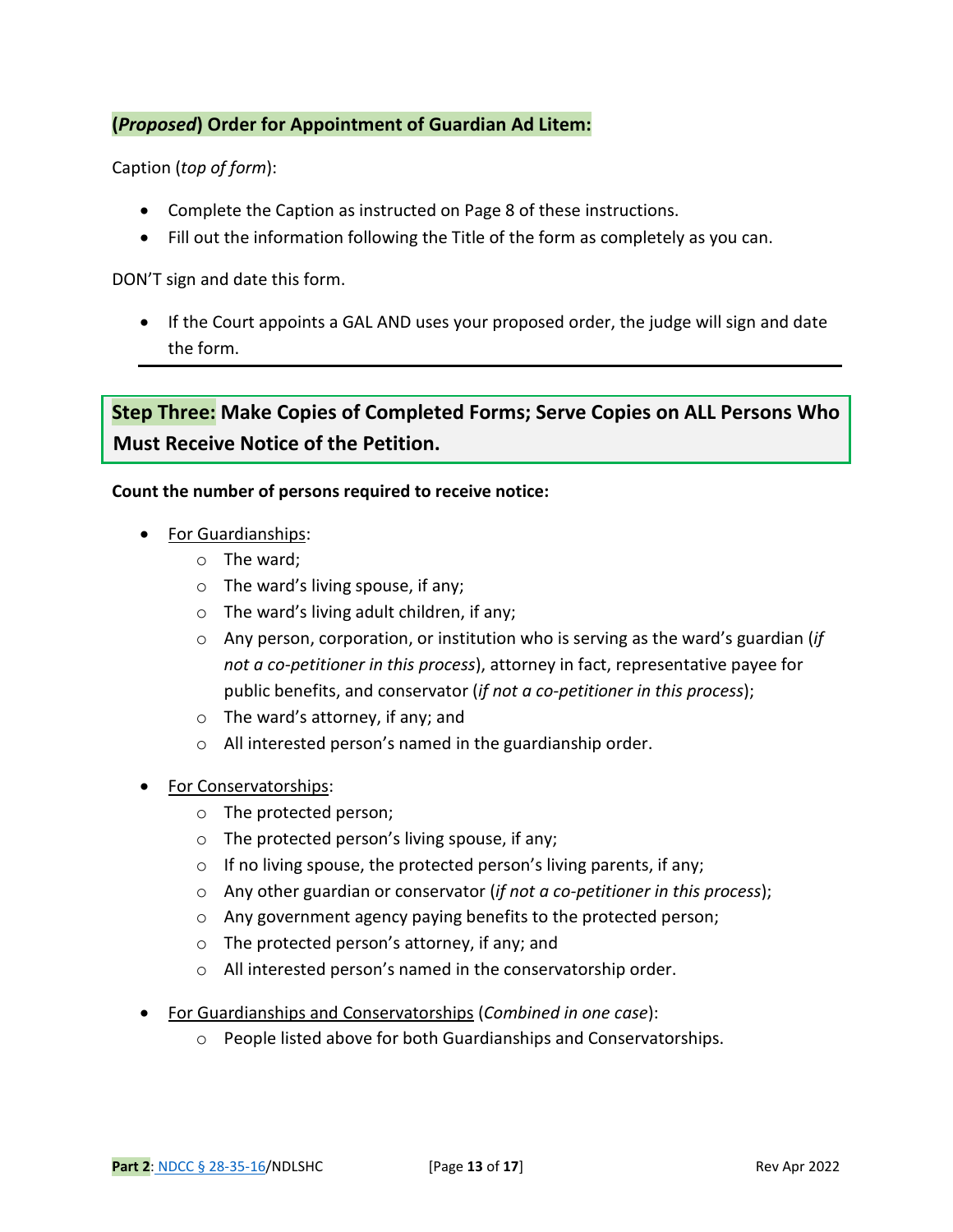### **Make a copy of the following for each person:**

- Form 1: Rule 3.2 Notice of Petition;
- Form 2: Petition to Accept Transfer of Guardianship/Conservatorship from Another State;
- Form 4: (*Proposed*) Provisional Order Granting/Denying Petition to Accept Transfer of Guardianship/ Conservatorship from Another State;
- Certified copy of the order from the court of the other state that appointed you guardian and/or conservator;
- Certified copy of the letters of guardianship and/or letters of conservatorship;
- Certified copy of the provisional order from the court of the other state that provisionally grants the transfer of jurisdiction to North Dakota; and
- All other supporting documents you plan to file with your petition.

If you're requesting appointment of a Guardian Ad Litem (GAL), make a copy of the following for each person:

- Request for Appointment of Guardian Ad Litem by Other Interested Person; and
- (*Proposed*) Order for Appointment of Guardian Ad Litem.

### **Serve one copy on each person required to receive notice:**

You may serve by mail.

Before the North Dakota State District Court will act on your petition, you must provide proof that copies of the completed documents were mailed to all persons required to receive notice. Form 5 in this Part 2 packet of forms gives the Court proof that copies were served.

### Service by Mail:

You may arrange for a person who is at least 18 years or older to mail copies of documents to the person to be served.

Put the copies in an envelope. Address the envelope with the last known address of the person to be served. List your address as the return address on the envelope.

The person who is at least 18 years old takes the envelope to a United States Post Office and mails the envelope. First Class postage must be prepaid.

The person who took the copies of documents to the Post Office and paid the First Class postage completes, signs and dates **Form 5: Affidavit of Service by Mail**.

Service by mail is complete upon mailing.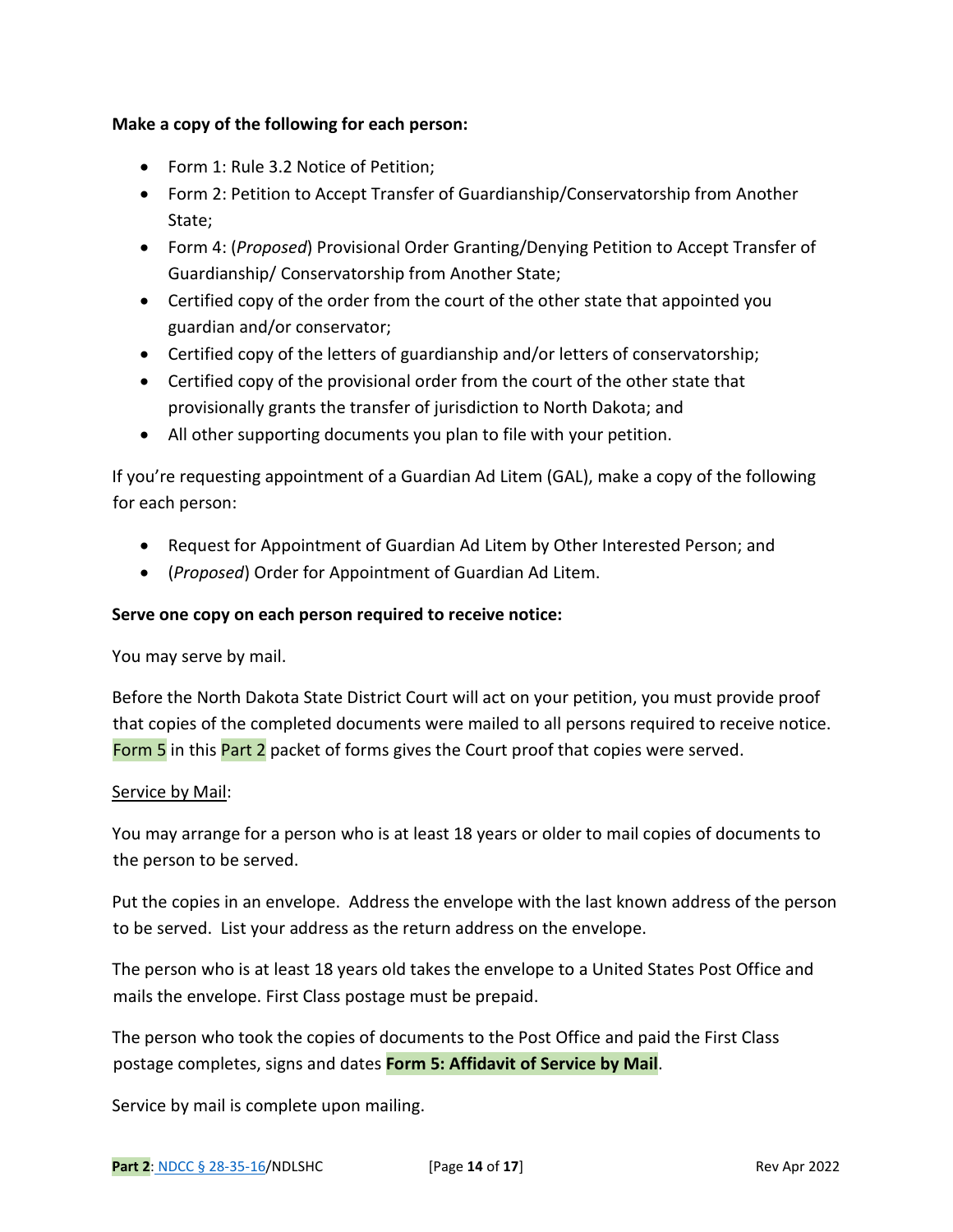### **Step Four: File the Original, Completed Forms with the Clerk of District Court.**

File the following original, completed forms with the Clerk of the District Court of the North Dakota County you've decided is the appropriate venue for your petition:

- Form 1: Rule 3.2 Notice of Petition;
- Form 2: Petition to Accept Transfer Guardianship/Conservatorship from State;
- Form 3: Confidential Information Form;
- Form 4: (*Proposed*) Provisional Order Granting/Denying Petition to Accept Transfer of Guardianship/ Conservatorship from Another State;
- Certified copy of the order from the court of the other state that appointed you guardian and/or conservator;
- Certified copy of the letters of guardianship and/or letters of conservatorship;
- Certified copy of the provisional order from the court of the other state that provisionally grants the transfer of jurisdiction to North Dakota;
- Copies of all other supporting documents you plan to file with your petition; and
- An affidavit of service for every person required to receive notice of your petition.

If you're requesting appointment of a Guardian Ad Litem (GAL), file the following original, completed forms with the Clerk of the District Court:

- Request for Appointment of Guardian Ad Litem by Other Interested Person; and
- (*Proposed*) Order for Appointment of Guardian Ad Litem.

# **Step Five: Each Person Required to Receive Notice has 17 Days to Answer and/or Request a Hearing.**

After each person required to receive notice is served the documents from Step Four, they have 17 days to answer the petition in writing or request a hearing, or both.

- If you arranged for service of your petition documents by mail, they have 17 days to answer your petition in writing, request a hearing, or both.
	- o The date of service is the date the petition documents were mailed to the person required to receive notice.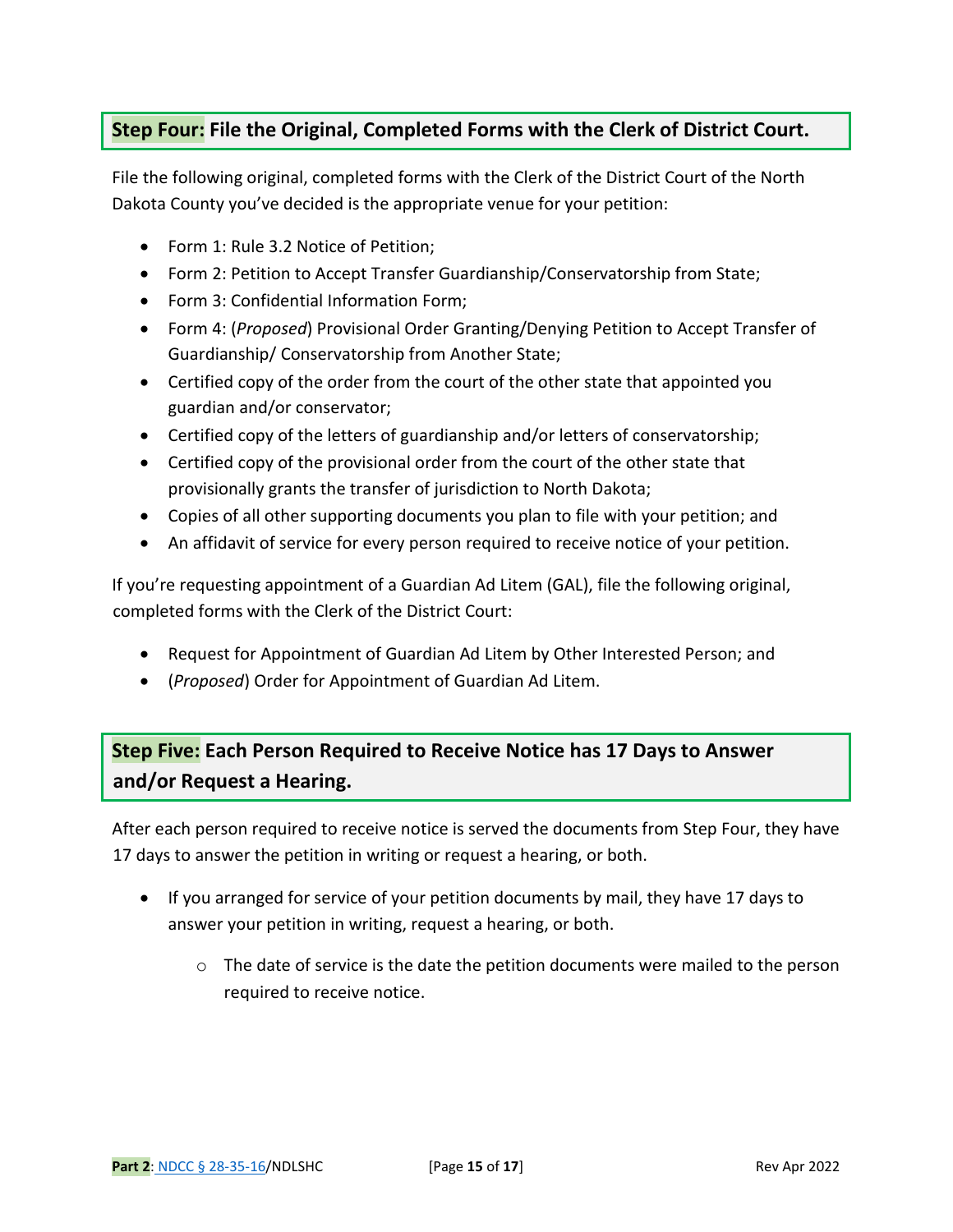### **When calculating days:**

- Don't include the day the person was served;
- Count by calendar days, including Saturdays, Sundays, and legal holidays; and
- Include the last day of the period, but if the last day is a Saturday, Sunday, or legal holiday, the period continues to run until the end of the next day that is not a Saturday, Sunday, or legal holiday.

If the persons required to receive notice don't serve and file a written answer to your petition or request a hearing, the judge may consider your petition unopposed.

**Step Six(a): If the Petition will be Decided on ONLY the Documents Filed with the Court, the Judge Reviews the Documents Without Holding a Hearing.** 

**After the deadline passes for answer to petition documents and request for hearing documents to be served and filed**, if no one requested a hearing, the judge assigned to your case will review the documents filed by you and persons required to receive notice of your petition.

Your petition will be decided only on the documents filed with the court. No hearing will be held.

If no person required to receive notice served and filed an answer to your petition, your petition documents are still required to prove you meet the requirements for North Dakota to accept the transfer jurisdiction of the guardianship and/or conservatorship from another state.

### **Step Six(b): If Anyone Requested a Hearing, Attend the Hearing.**

You must go to court on the date set for the hearing. If you don't go to court, the judge won't grant your petition. Be sure to be on time. Bring to the hearing:

- Your copies of the completed forms you filed with the Clerk of District Court's office;
- Any evidence you want the Judge to know about; and
- Any witnesses you want to talk to the Judge.

The Judge won't allow you to use as evidence (*and will not look at*) any documents (*such as letters, notes, or statements*) written by someone other than yourself unless the person who wrote the document is at the hearing.